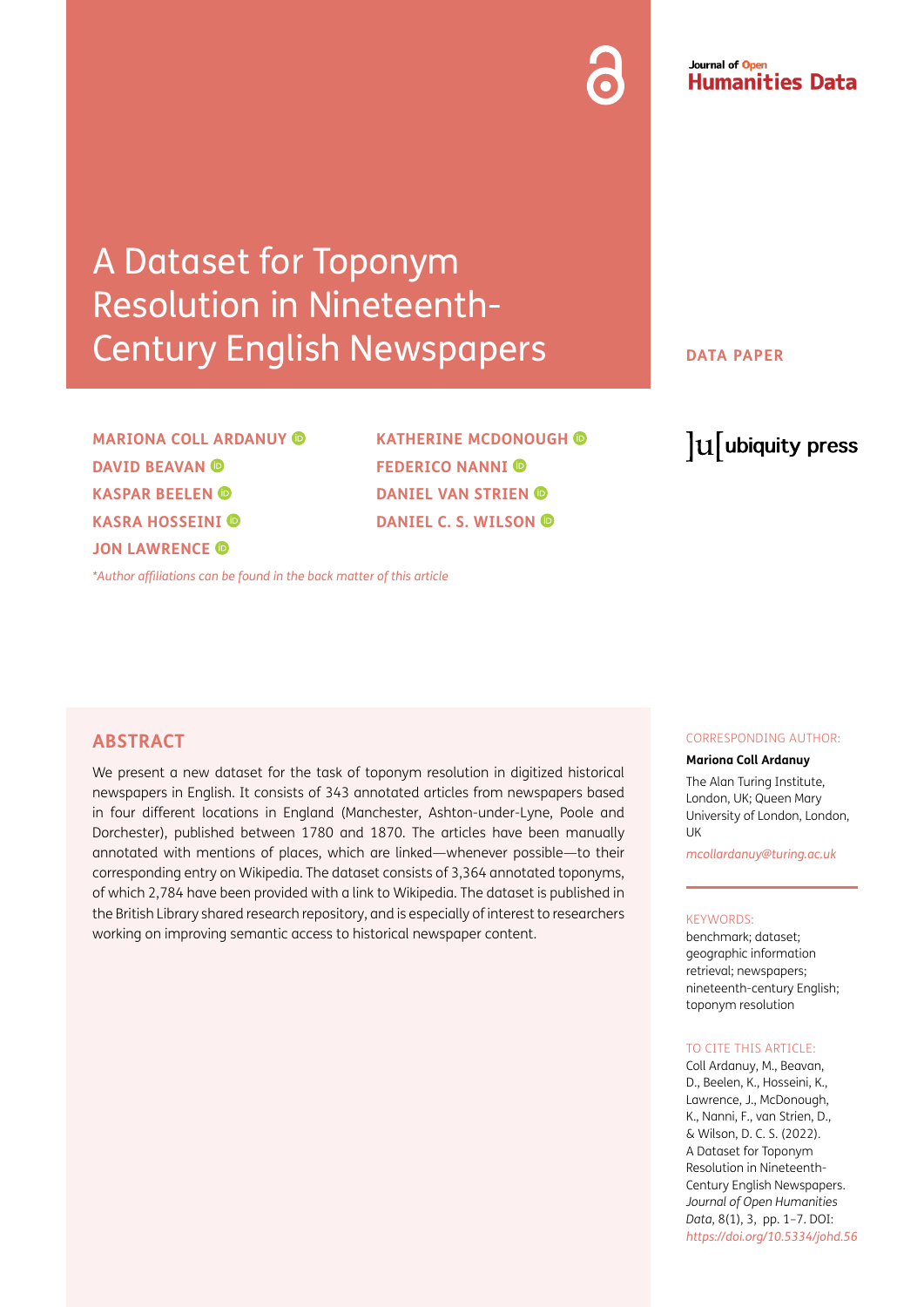#### **1 OVERVIEW**

In this paper, we present a new dataset for the task of toponym resolution in digitized historical newspapers in English. Toponym resolution is a subtask of entity linking, focused on detecting and resolving mentions of places (i.e., toponyms) to their corresponding referent in a gazetteer or other knowledge base. Resolving toponyms in texts enables new forms of large-scale semantic and geographic analyses. However, most approaches to entity linking and toponym resolution are optimized to perform well with clean texts originally intended for a global audience and they do not generalize well to noisy, historical, or regional texts [\(Ehrmann,](#page-6-0)  [Romanello, Flückiger, & Clematide, 2020;](#page-6-0) [Gritta, Pilehvar, Limsopatham, & Collier, 2018](#page-6-0); [Wang](#page-6-0)  [& Hu, 2019](#page-6-0)). Some entity linking datasets have been created to address this issue, such as [Ehrmann et al. \(2020\)](#page-6-0) and [Hamdi et al. \(2021\)](#page-6-0), both built from digitized historical newspaper collections.

Our dataset differs from others in its emphasis on the geographical aspect of newspaper data. The British provincial press—from which we sampled our articles—was strongly anchored in place: articles and advertisements were selected and edited with a local audience in mind. After the repeal on the 'taxes on knowledge' in the 1850s and 1860s, the provincial press proliferated; its readership expanded as did the number of titles, trumping the London-based press in size. Despite this plethora of available materials, to date historians have mostly favored the Metropolitan papers at the expense of the local press, which remains largely understudied [\(Beelen, Lawrence, Wilson, & Beavan, under submission;](#page-6-0) [Hobbs, 2018\).](#page-6-0) As shown in [Lieberman,](#page-6-0)  [Samet, and Sankaranarayanan \(2010\)](#page-6-0) and [Coll Ardanuy et al. \(2019\)](#page-6-0), the distribution of places mentioned in newspapers varies considerably depending on their intended audience (grounded in a certain place and time), hindering the resolution of ambiguous place names. Our dataset has been created to assess the robustness of entity linking and toponym resolution methods in this particularly challenging but common scenario. We hope that improved toponym resolution for these newspapers will translate into greater interest in them as research materials.

This dataset is comprised of 343 articles carefully sampled from a variety of provincial nineteenth-century newspapers based in four different locations in England. The articles have been manually annotated with mentions of places, which are linked—whenever possible to their corresponding entry on Wikipedia. A total of 3,364 toponyms have been annotated, of which 2,784 have been linked to Wikipedia. The text of the articles is OCR-generated and has not been manually corrected. The dataset has been created with the aim of becoming a benchmark for several tasks: fuzzy string matching and toponym recognition and resolution, among others, all of which contribute to the challenging pursuit of improving semantic access to OCRed historical texts in English.

This dataset has been produced as part of Living with Machines, $1$  a multidisciplinary research project focused on the lived experience of industrialization in Britain during the long nineteenth century and, in particular, on the social and cultural impact of mechanization as reported in newspapers and other sources. Living with Machines is one of many projects that harness the growing volume of digitized newspaper collections for humanities research.<sup>2</sup> A fraction of the annotated data has been used in previous studies from Living with Machines, in particular [Coll](#page-6-0)  [Ardanuy et al. \(2019\)](#page-6-0), and for fuzzy string matching in [Hosseini, Nanni, and Coll Ardanuy \(2020\)](#page-6-0) and [Coll Ardanuy et al. \(2020\).](#page-6-0)

#### **2 METHOD DATA PROCESSING**

The initial source of the data was formatted as Metadata Encoding and Transmission Standard/ Analyzed Layout and Text Object (METS/ALTO) files<sup>3</sup> and consisted of 72 newspaper titles of publications (including subsequent variant titles) from the English counties of Lancashire and Dorset. These were obtained from the genealogy company Find My Past, custodians of

3 *<https://www.loc.gov/standards/mets/>* (last access: 2021-08-12).

Coll Ardanuy et al. **2** *Journal of Open Humanities Data* DOI: [10.5334/johd.56](https://doi.org/10.5334/johd.56)

<sup>1</sup> *<https://livingwithmachines.ac.uk>* (last access: 2021-07-19).

<sup>2</sup> Other notable projects are: Impresso (*<https://impresso.github.io/>*), NewsEye (*[https://www.newseye.](https://www.newseye.eu/) [eu/](https://www.newseye.eu/)*), Oceanic Exchanges (*<https://oceanicexchanges.org/>*), or ViralTexts (*<https://viraltexts.org/>*) (last access: 2021-08-20).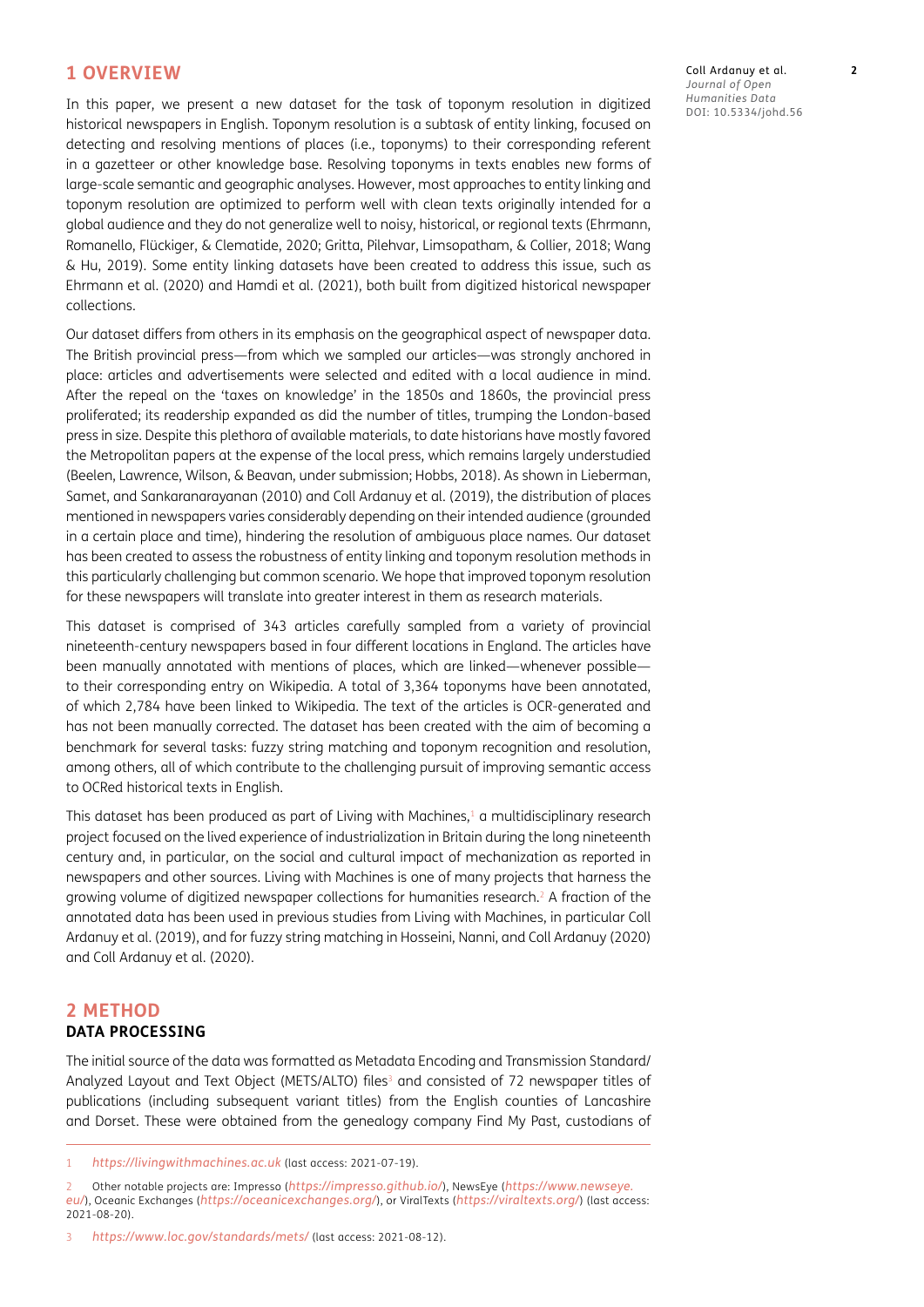the British Newspaper Archive, the most extensive corpus of digitised British newspapers.<sup>4</sup> This METS/ALTO file format contains both logical and physical layout information, along with document textual contents, expressed as Extensible Markup Language (XML).<sup>5</sup> It is verbose and does not lend itself directly to manipulation in natural language processing pipelines and tools. Instead, we used Extensible Stylesheet Language Transformations (XSLT)<sup>6</sup> to extract the plain text of each article; each article being explicitly segmented and identified in the METS logical structure map, the plain text extracted being all physical ALTO textblocks attributed to that article. This plain text is supplemented by minimal metadata extracted into in a companion file. This step is performed by alto2txt, which is a Python wrapper for those XSLT transformations, and is being prepared for public release via GitHub. This corpus consisted of 11,761,898 articles (as defined above). This metadata was ingested into a PostgreSQL<sup>7</sup> relational database for ease of querying and filtering, its relational schema mirrors directly the hierarchy of the metadata XML files.

#### **SAMPLING**

We created a subsample that consists of 343 articles published between 1780 and 1870 in local newspapers based in four different locations: Manchester and Ashton-under-Lyne (a large town and a medium-sized market town, broadly representing the industrial north of England), and Poole and Dorchester (respectively medium-sized port and market towns, representing the rural south).8 **[Figure 1](#page-2-0)** gives an overview of the number of annotated articles per decade and place of publication. We biased our sample toward articles that have a length between 150 and 550 words and an OCR quality confidence score greater than 0.7 (calculated as the mean of the per-word OCR confidence scores as reported in the source metadata). Most of the text is legible, even though it contains many OCR errors. See **[Table 1](#page-3-0)** for a more detailed overview of the sample.



<span id="page-2-0"></span>**Figure 1** Number of annotated articles per decade and place of publication.

4 *<https://www.britishnewspaperarchive.co.uk/>* (last access: 2021-08-12).

- 5 *<https://www.w3.org/standards/xml/>* (last access: 2021-08-12).
- 6 *<https://www.w3.org/Style/XSL/>* (last access: 2021-08-12).
- 7 *<https://www.postgresql.org/>* (last access: 2021-08-12).

8 The newspapers from which we obtained the articles to annotate are *The Dorset County Chronicle*, *The Poole and South-Western Herald*, *The Manchester Mercury and Harrops General Advertiser*, *The Manchester Mercury; and Tuesdays General Advertiser*, *The Manchester Courier and Lancashire General Advertiser*, *The Ashton Reporter*, and *The Ashton and Stalybridge Reporter*.

Coll Ardanuy et al. **3** *Journal of Open Humanities Data* DOI: [10.5334/johd.56](https://doi.org/10.5334/johd.56)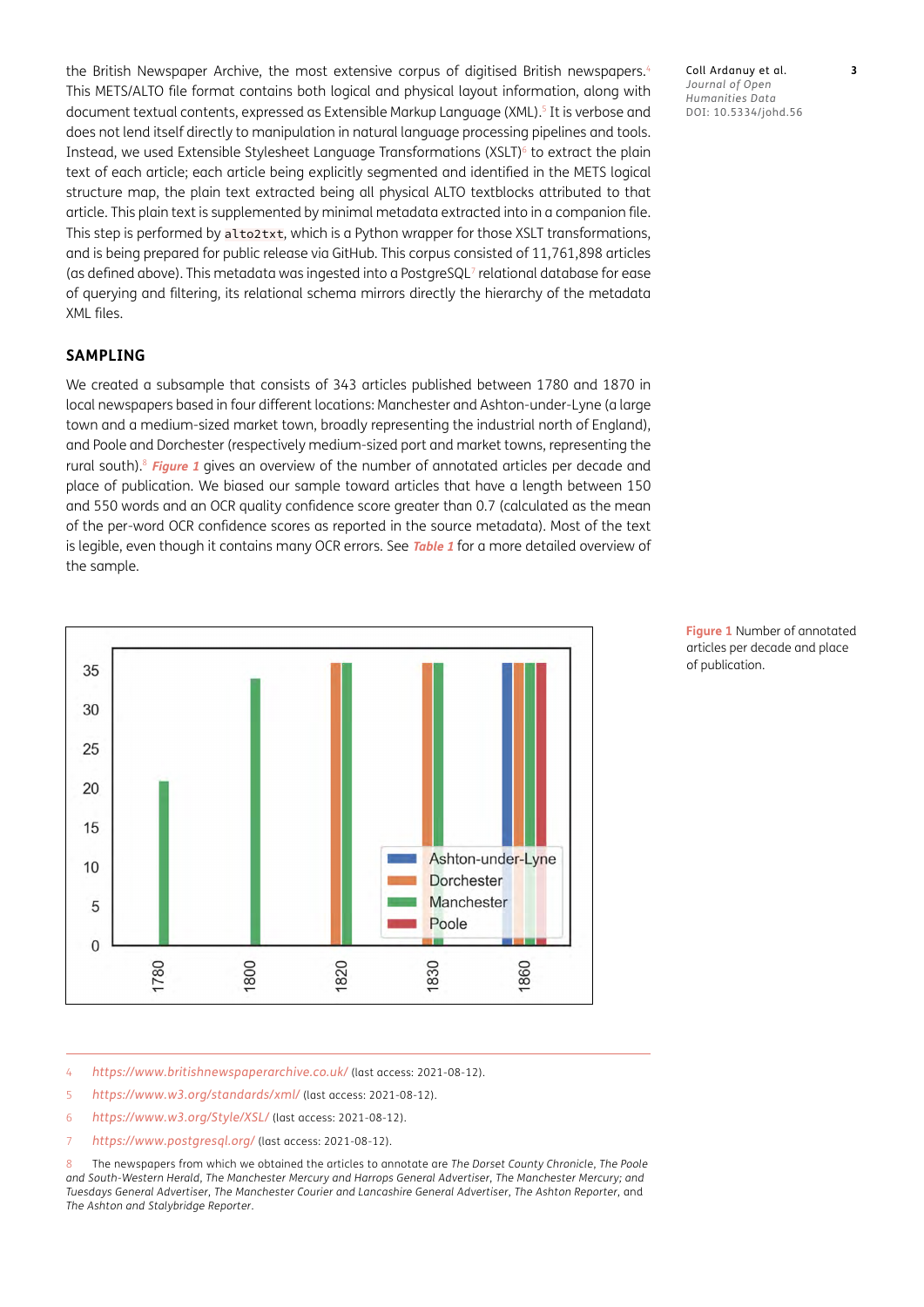|                          | <b>ASHTON</b> |      | <b>DORCHESTER</b> |      | <b>MANCHESTER</b> |      |      | <b>POOLE</b> |      |      |
|--------------------------|---------------|------|-------------------|------|-------------------|------|------|--------------|------|------|
|                          | 1860          | 1820 | 1830              | 1860 | 1780              | 1800 | 1820 | 1830         | 1860 | 1860 |
| Number of<br>articles    | 36            | 36   | 36                | 36   | 21                | 34   | 36   | 36           | 36   | 36   |
| Avg word<br>count        | 300           | 323  | 313               | 325  | 311               | 368  | 378  | 354          | 312  | 288  |
| Avg OCR<br>quality: mean | 0.89          | 0.86 | 0.88              | 0.89 | 0.75              | 0.77 | 0.87 | 0.88         | 0.84 | 0.9  |
| Avg OCR<br>quality: sd   | 0.18          | 0.21 | 0.19              | 0.18 | 0.27              | 0.27 | 0.21 | 0.19         | 0.23 | 0.14 |

Coll Ardanuy et al. **4** *Journal of Open Humanities Data* DOI: [10.5334/johd.56](https://doi.org/10.5334/johd.56)

<span id="page-3-0"></span>**Table 1** Number of annotated articles, average article word count, and average article OCR quality mean and standard deviation per decade and place of publication.

We did not perform any manual post-processing to correct the errors produced in the OCR or layout recognition steps. Therefore, the toponyms in this dataset often contain OCR errors (e.g., 'iHancfjrcter' for 'Manchester'). Additionally, our dataset is rich with name variations that are characteristic of historical data, such as spelling variations (e.g., 'Leipsic' for 'Leipzig') and other forms of name change (e.g., 'Kingstown' for 'Dún Laoghaire').

#### **ANNOTATION**

Six annotators from different disciplinary backgrounds (history, literature, data science, and linguistics) manually annotated the toponyms present in the subsample. We used the Inception annotation platform9 ([Klie, Bugert, Boullosa, de Castilho, & Gurevych, 2018](#page-6-0)). A *toponym* is a mention of a location in a text. We defined a *location* as any entity that is static and can be represented by its geographical coordinates. Toponyms were classified into the following categories: BUILDING (names of buildings, such as the 'British Museum'), STREET (streets, roads, and other odonyms, such as 'Great Russell St'), LOC (any other real world places regardless of type or scale, such as 'Bloomsbury', 'London', or 'Great Britain'), ALIEN (extraterrestrial locations, such as 'Venus'), FICTION (fictional or mythical places, such as 'Hell'), and OTHER (other types of entities with coordinates, such as events, like the 'Battle of Waterloo'). Where possible, toponyms were linked to the corresponding Wikipedia entries (from which geographic coordinates can be derived) by their URL. This would be left empty if the location had no Wikipedia entry or the annotators were uncertain as to the correct disambiguation, either because the OCR made it impossible to correctly determine the referent or due to insufficient context.10 While the annotations were made on the OCRed text, it was possible for the annotator to consult the original page image online on the British Newspaper Archive. Annotators were encouraged to discuss difficult choices with each other, and to document their decisions in a shared document. **[Table 2](#page-3-1)** gives an overview of the annotations for each class.

| <b>CLASS</b>    | <b>ANNOTATIONS</b> | <b>UNIQUE</b><br><b>TOPONYMS</b> | <b>UNIQUE</b><br><b>WIKIPEDIA LINKS</b> | <b>UNLINKED</b><br><b>TOPONYMS</b> |
|-----------------|--------------------|----------------------------------|-----------------------------------------|------------------------------------|
| <b>LOC</b>      | 2764               | 1348                             | 827                                     | 133                                |
| <b>BUILDING</b> | 354                | 294                              | 83                                      | 248                                |
| <b>STREET</b>   | 240                | 194                              | 32                                      | 198                                |
| <b>OTHER</b>    | 5                  | 5                                | 5                                       | $\Omega$                           |
| <b>FICTION</b>  | 1                  | 1                                | $\Omega$                                | 1                                  |
| ALIEN           | $\Omega$           | $\Omega$                         | $\Omega$                                | 0                                  |

<span id="page-3-1"></span>**Table 2** Total number of annotations, unique toponyms, unique Wikipedia links and toponyms with no link to Wikipedia, per class.

9 *<https://inception-project.github.io/>* (last access: 2021-08-18).

10 For reference, we provide the original annotation guidelines together with the dataset. However, note that the final annotations have been refined in version 2 of the dataset. These changes are described in the accompanying README file.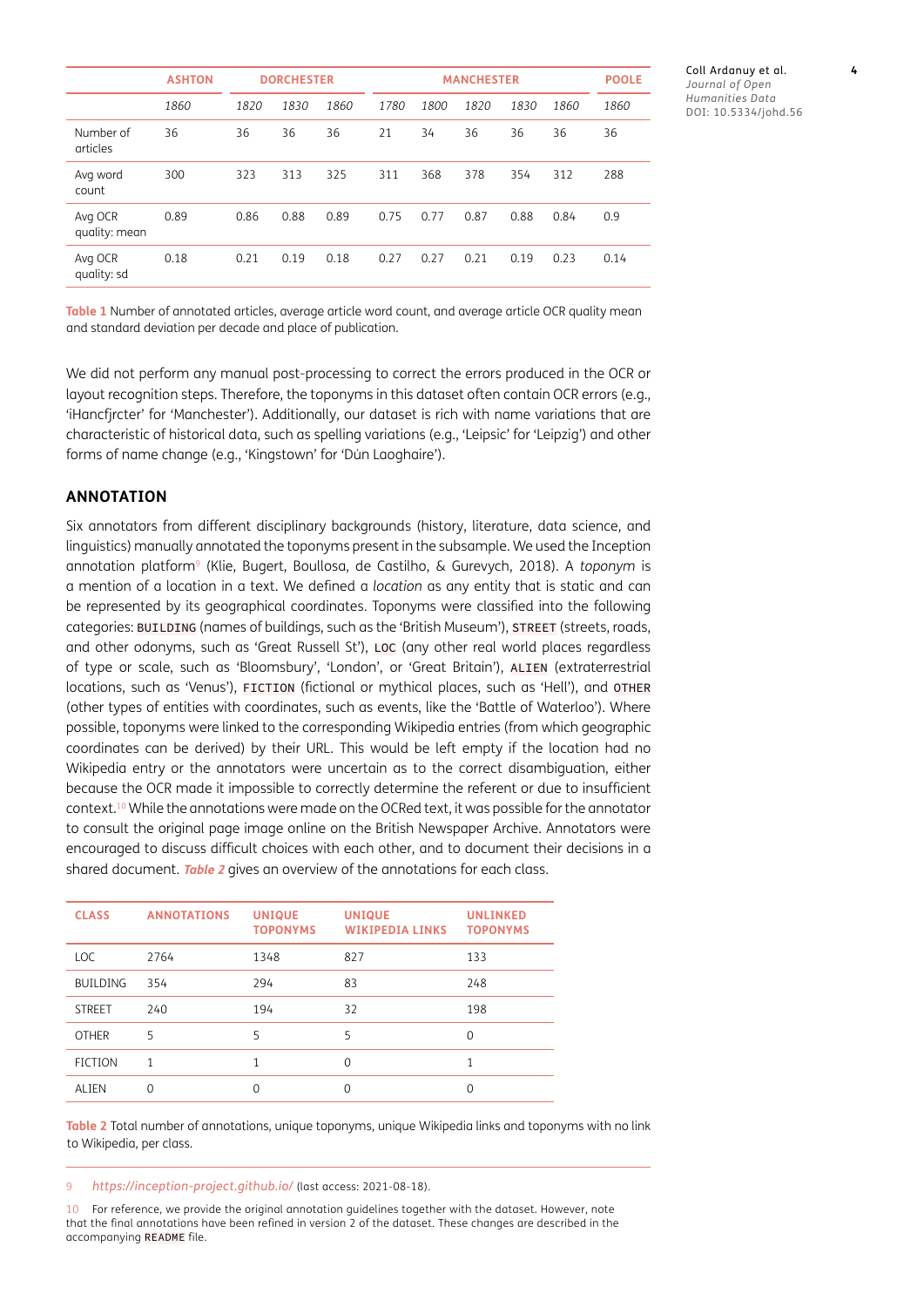#### **QUALITY CONTROL**

To assess the quality of the annotations, we had 77 newspaper articles annotated by two people, for a total of 740 annotation pairs. We used the Inception agreement functionality to assess the inter-annotator agreement between the two sets of annotations. Using the Krippendorff's alpha (nominal) measure, we obtained an agreement of 0.87 for place name detection and classification and 0.89 for linking to Wikipedia. To further ensure the quality of our resource, after the annotation process, a curator went through all the annotations and made final decisions on which annotations to keep and which to discard, making sure the annotations were consistent throughout the dataset.

# **3 DATASET DESCRIPTION**

# **OBJECT NAME**

topRes19th\_v2.

#### **FORMAT NAMES AND VERSIONS**

We are sharing the annotated files in the WebAnno TSV (tab-separated values) file format, version 3.2.11 There are 343 files, one for each newspaper article. Accompanying the dataset is an additional tsv file that contains the metadata associated with each article: word count, OCR quality mean and standard deviation, date (and decade) of publication, place of publication, newspaper publication code and publication title, and an additional field (annotation\_batch) in which the article is assigned to one of three batches that are similarly distributed in terms of place and decade of publication (this field was used during the sampling process, and may be useful for researchers wishing to split the dataset for experimental purposes). We have also prepared a README file and the original annotation guidelines in Markdown markup. The present paper describes version 2 of the dataset.

#### **CREATION DATES**

2019-01-01 to 2021-07-27.

#### **LANGUAGE**

Nineteenth-century English.

#### **LICENSE**

The dataset is released under open license CC-BY-NC-SA, available at *[https://creativecommons.](https://creativecommons.org/licenses/by-nc-sa/4.0/) [org/licenses/by-nc-sa/4.0/](https://creativecommons.org/licenses/by-nc-sa/4.0/)*.

#### **REPOSITORY NAME**

The dataset is stored in the British Library shared research repository at *[https://doi.org/10.23636/](https://doi.org/10.23636/r7d4-kw08) [r7d4-kw08](https://doi.org/10.23636/r7d4-kw08)*.

#### **PUBLICATION DATE**

2021-12-03.

#### **4 REUSE POTENTIAL**

The vast archive of the British Newspaper Archive and other British historical newspaper corpora will be re-used by hundreds of scholars in the coming years. Establishing benchmark datasets like this provides a foundation for others to assess the performance of methods related to the identification and location of places in historical newspapers. Although toponym density was Coll Ardanuy et al. **5** *Journal of Open Humanities Data* DOI: [10.5334/johd.56](https://doi.org/10.5334/johd.56)

<sup>11</sup> The WebAnno TSV format is a CoNLL-based file format, a format that is a widely-used in natural language processing (especially in shared tasks of the Conference on Computational Natural Language Learning). It lists one token per line, the different layers of annotation are tab-separated, and it uses blank lines to separate sentences. See *[https://webanno.github.io/webanno/releases/3.4.5/docs/user-guide.html#sect\\_](https://webanno.github.io/webanno/releases/3.4.5/docs/user-guide.html#sect_webannotsv) [webannotsv](https://webanno.github.io/webanno/releases/3.4.5/docs/user-guide.html#sect_webannotsv)* (last access: 2021-07-27).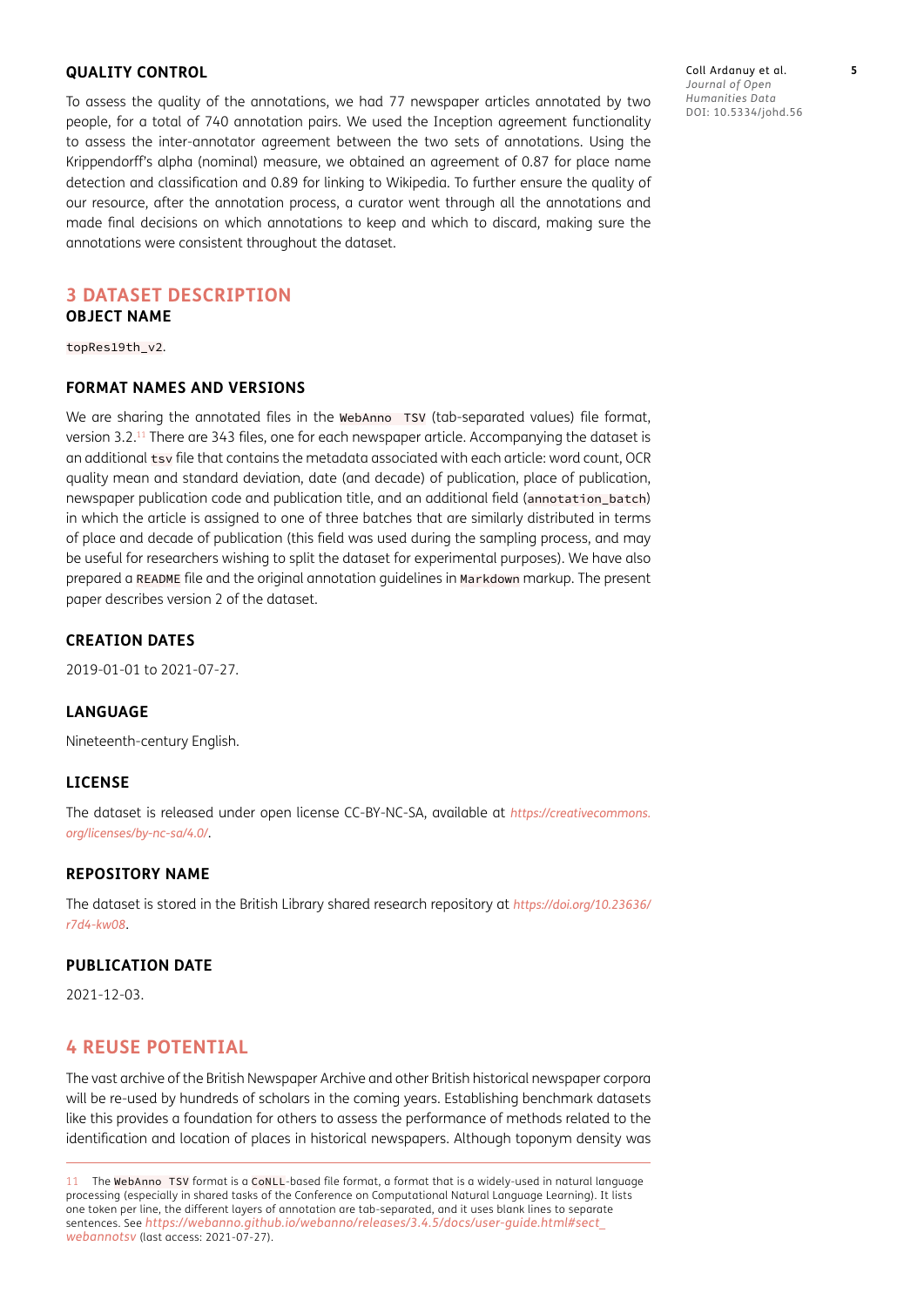always greatest for newspapers' immediate locality, all newspapers included a rich diversity of national and international place names linked to reports of trade, war, conquest and state politics. Our annotations cover the different scales of places that make up the locations of the political, economic, and everyday life reported in nineteenth-century provincial newspapers. We hope that this dataset contributes to improving methods for finding difficult-to-recognize toponyms in digitized texts and linking them to context-appropriate knowledge base records.

#### **ACKNOWLEDGEMENTS**

Newspaper data has been provided by Findmypast Limited from the British Newspaper Archive, a partnership between the British Library and Findmypast (*[https://www.britishnewspaperarchive.](https://www.britishnewspaperarchive.co.uk/) [co.uk/](https://www.britishnewspaperarchive.co.uk/)*).

We thank the anonymous reviewers for their careful and constructive reviews. We are grateful to Giovanni Colavizza (University of Amsterdam) and James Hetherington (University College London) for helping with the research infrastructure, to Claire Austin (British Library) for helping with data access, and to the members of Living with Machines who helped with the annotations.

#### **FUNDING STATEMENT**

This work was supported by Living with Machines (AHRC grant AH/S01179X/1) and The Alan Turing Institute (EPSRC grant EP/N510129/1). The Living with Machines project, funded by the UK Research and Innovation (UKRI) Strategic Priority Fund, is a multidisciplinary collaboration delivered by the Arts and Humanities Research Council (AHRC), with the Alan Turing Institute, the British Library and the Universities of Cambridge, East Anglia, Exeter, and Queen Mary University of London.

#### **COMPETING INTERESTS**

The authors have no competing interests to declare.

### **AUTHOR CONTRIBUTION**

Mariona Coll Ardanuy (conceptualization, data curation, formal analysis, project management, writing), David Beavan (resources, software, writing), Kaspar Beelen (resources, data curation, writing), Kasra Hosseini (resources, software), Jon Lawrence (conceptualization, data curation, project management), Katherine McDonough (conceptualization, data curation, writing), Federico Nanni (validation, writing), Daniel van Strien (resources, software), Daniel C.S. Wilson (conceptualization, data curation, writing).

### <span id="page-5-0"></span>**AUTHOR AFFILIATIONS**

**Mariona Coll Ardanuy***[orcid.org/0000-0001-8455-7196](https://orcid.org/0000-0001-8455-7196)* The Alan Turing Institute, London, UK; Queen Mary University of London, London, UK **David Beavan** *[orcid.org/0000-0002-0347-6659](https://orcid.org/0000-0002-0347-6659)* The Alan Turing Institute, London, UK **Kaspar Beelen** *[orcid.org/0000-0001-7331-1174](https://orcid.org/0000-0001-7331-1174)* The Alan Turing Institute, London, UK; Queen Mary University of London, London, UK **Kasra Hosseini***[orcid.org/0000-0003-4396-6019](https://orcid.org/0000-0003-4396-6019)* The Alan Turing Institute, London, UK **Jon Lawrence***[orcid.org/0000-0001-6561-6381](https://orcid.org/0000-0001-6561-6381)* The University of Exeter, Exeter, UK **Katherine McDonough***[orcid.org/0000-0001-7506-1025](https://orcid.org/0000-0001-7506-1025)* The Alan Turing Institute, London, UK; Queen Mary University of London, London, UK **Federico Nanni***[orcid.org/0000-0003-2484-4331](https://orcid.org/0000-0003-2484-4331)* The Alan Turing Institute, London, UK **Daniel van Strien** *[orcid.org/0000-0003-1684-6556](https://orcid.org/0000-0003-1684-6556)* The British Library, London, UK **Daniel C. S. Wilson** *[orcid.org/0000-0001-6886-775X](https://orcid.org/0000-0001-6886-775X)*

The Alan Turing Institute, London, UK; Queen Mary University of London, London, UK

Coll Ardanuy et al. **6** *Journal of Open Humanities Data* DOI: [10.5334/johd.56](https://doi.org/10.5334/johd.56)